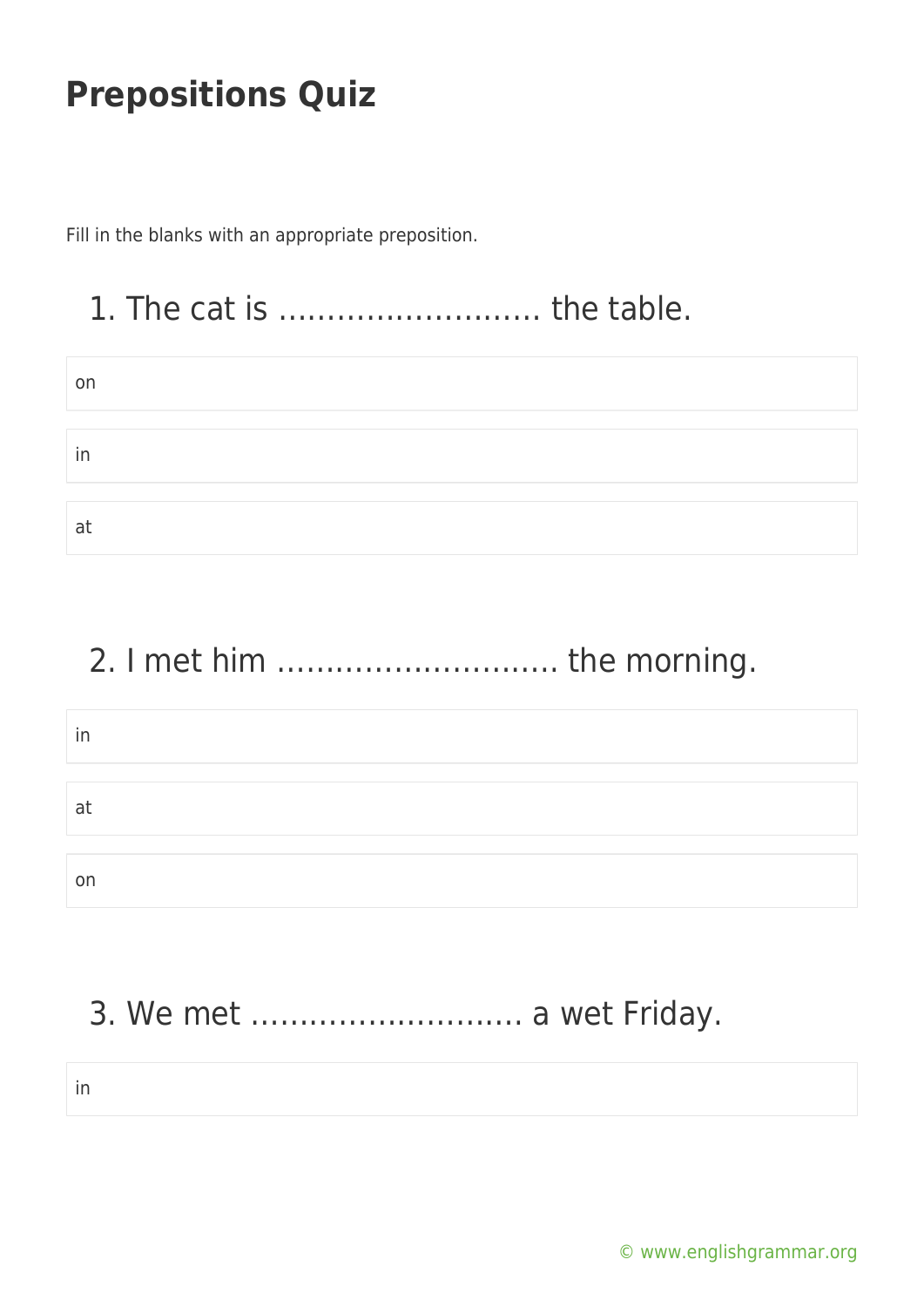| a. |  |
|----|--|

#### 4. We can meet …………………… lunchtime.

| in |  |  |  |
|----|--|--|--|
|    |  |  |  |
| on |  |  |  |
|    |  |  |  |
| at |  |  |  |

#### 5. Add a little more milk ……………………… the tea.

| to |  |  |
|----|--|--|
|    |  |  |
| on |  |  |
|    |  |  |
| at |  |  |

[© www.englishgrammar.org](https://www.englishgrammar.org/)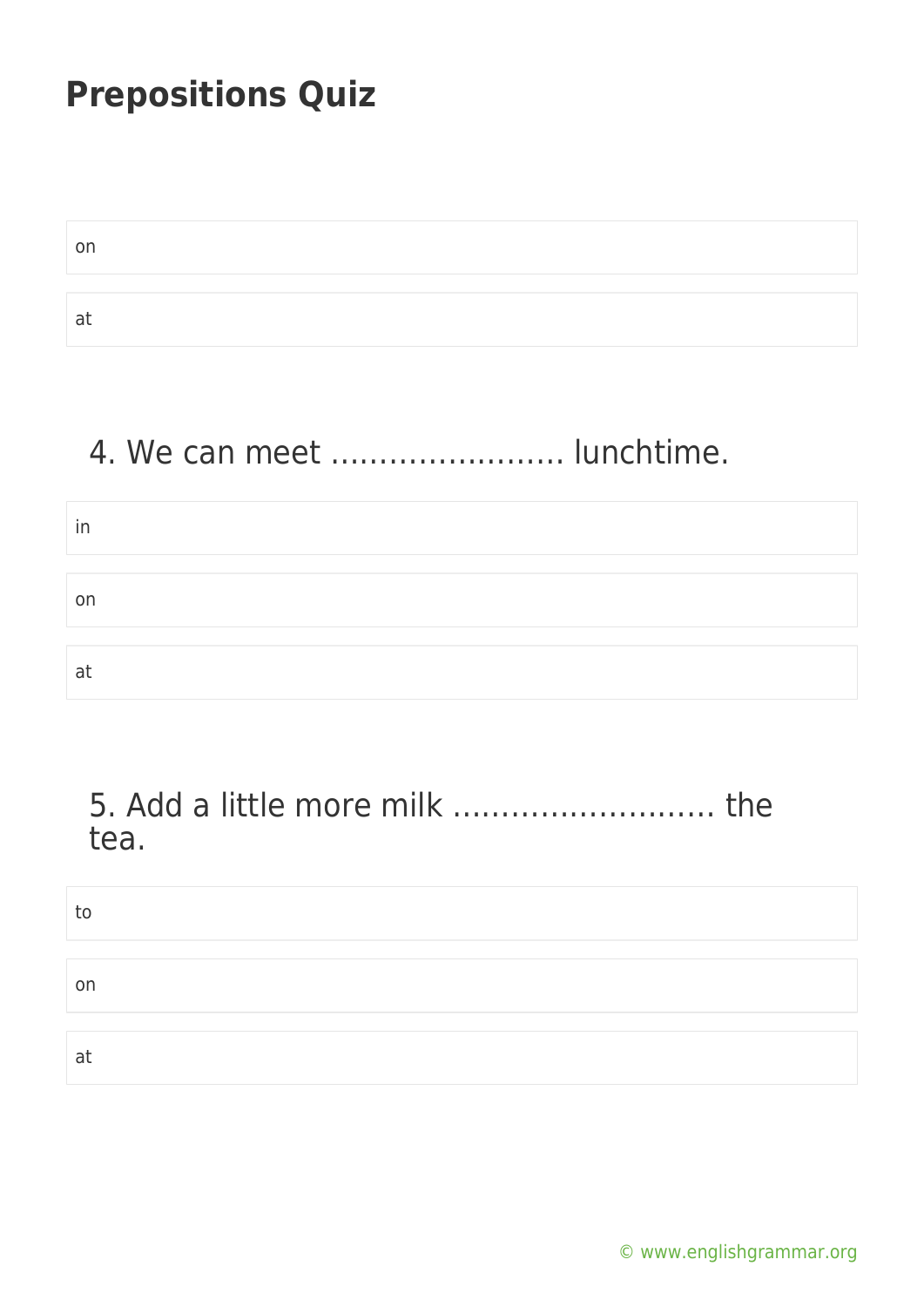# 6. We can go ……………………….. bus or train.

| with |  |
|------|--|
|      |  |
| b'   |  |
|      |  |
| O1   |  |

## 7. She put the coins ........................... a box.

| tc |  |
|----|--|
|    |  |
| in |  |
|    |  |
| a  |  |

## 8. Birds live ………………………. nests.

on at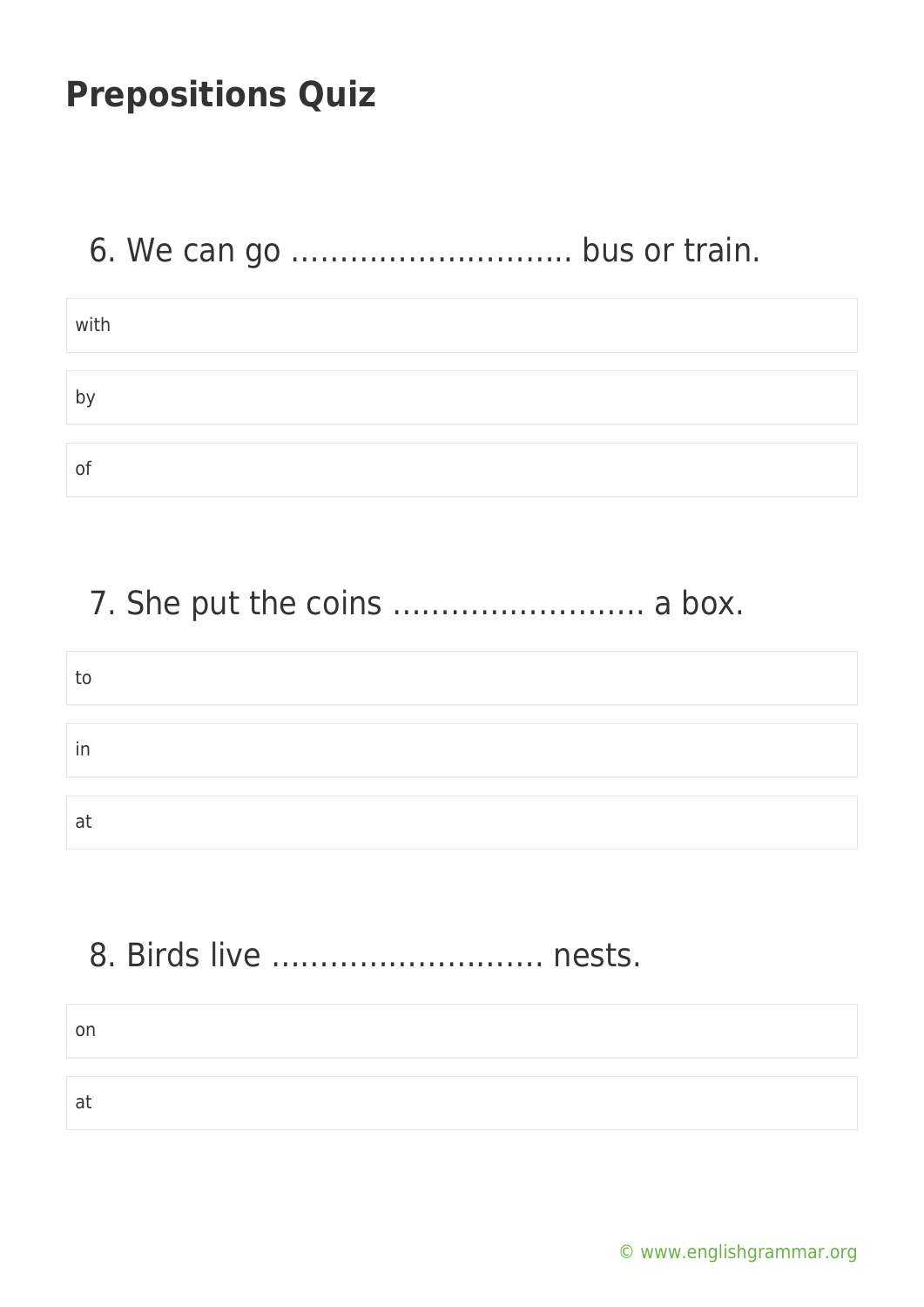in

#### 9. The injured man was taken …………………………. hospital.

in on to

#### 10. Dad was angry when I failed ……………………….. my test.

| at |  |  |  |
|----|--|--|--|
|    |  |  |  |
| on |  |  |  |
|    |  |  |  |
| in |  |  |  |

[© www.englishgrammar.org](https://www.englishgrammar.org/)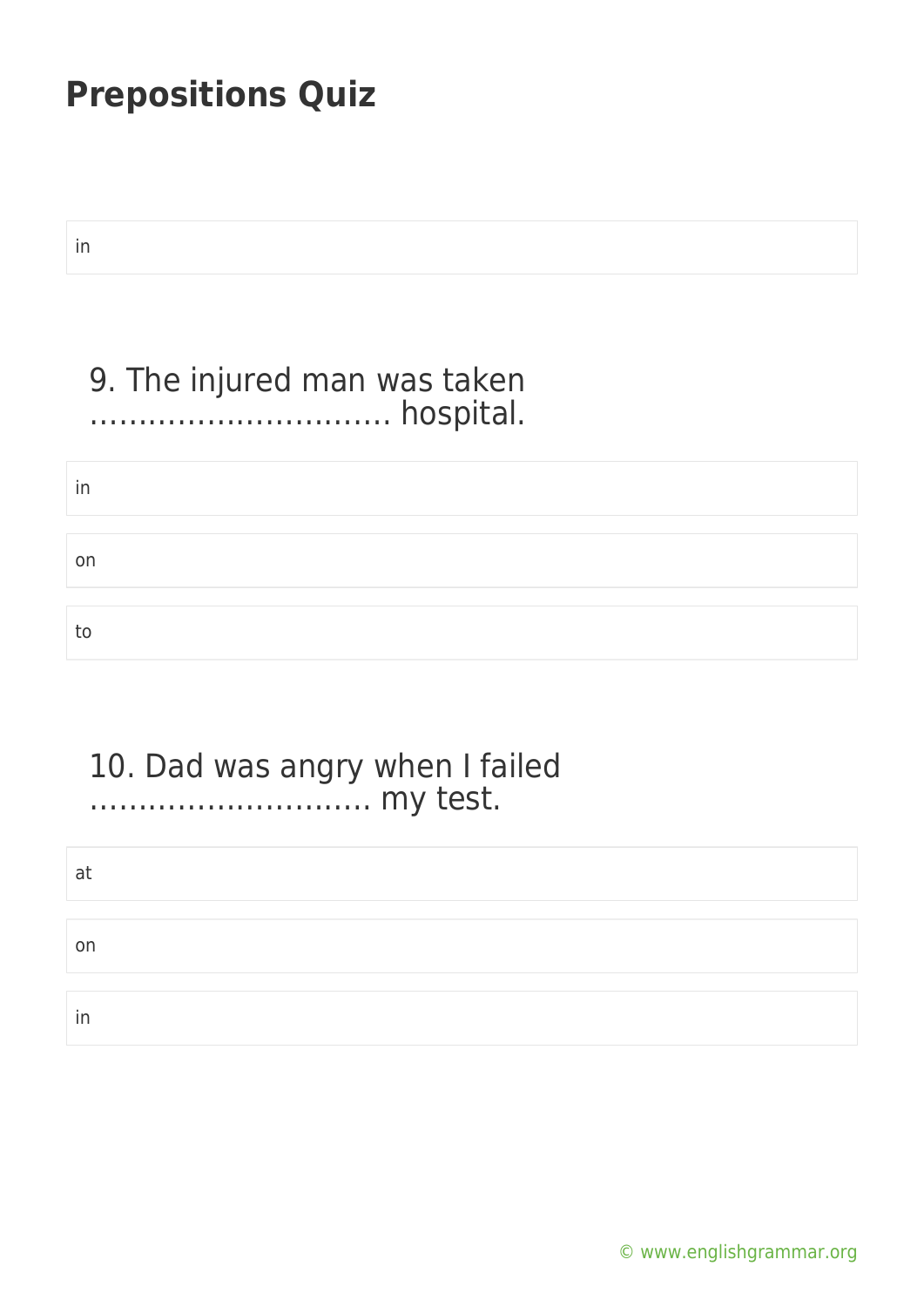## 11. He is rude ………………………… everyone.

| at |  |  |  |
|----|--|--|--|
|    |  |  |  |
| to |  |  |  |
|    |  |  |  |
| on |  |  |  |

# 12. Why are you yelling ………………………….. me?

| at   |  |  |
|------|--|--|
|      |  |  |
| on   |  |  |
|      |  |  |
| with |  |  |

#### Answers

The cat is on the table. I met him in the morning. We met on a wet Friday. We can meet at lunchtime. Add a little more milk to the tea.